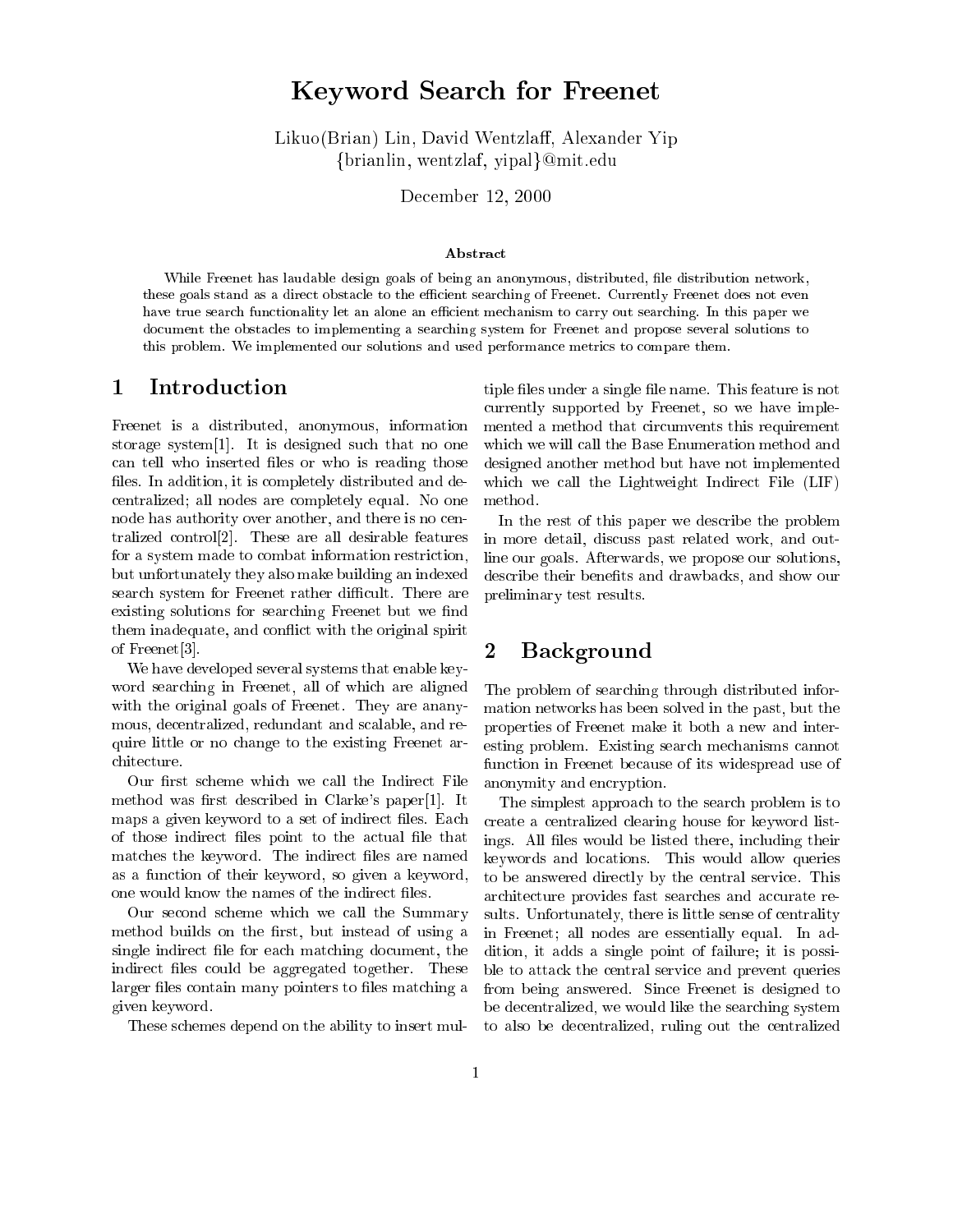sear
h ar
htite
ture.

Another simple solution would be for ea
h node to broad
ast a query to neighboring nodes for the keyword being sear
hed. In response, ea
h node would either forward the request to its neighbors, reply with mat
hing do
uments, or reply with a failure message. Unfortunately, Freenet annot use this solution be ause ea
h individual Freenet node has no idea what information it is storing as all the data is encrypted on disk. Only the requestor is able to decrypt the data that he is requesting. In addition, the requestor annot find out which node a retrieved file was stored on. This means that the individual Freenet nodes cannot answer queries about what files they are sharing.

In addition, the names of the files are not the actual names of files. Instead Freenet references files through a one way hash of the plaintext names of files. This means that searches cannot be performed on the names of files.

Regardless of these onstraints, it is useful to have a keyword sear
hing system for Freenet. Information could be found readily by searching, rather than by ex
hanging keys, or through word of mouth. At the same time, we would like to uphold the ideals used when designing Freenet itself.

The urrent solutions to this sea
hing problem are inadequete, or rather are not real sear
h me
hanisms. They are describled later in the related work section.

#### 3 Related Work

### 3.1 Sear
hability of Existing Peer to **Peer Networks**

Recently many attempts have been made to create distributed file systems. Among the more famous ones are Napster, Gnutella, and Freenet. But there are many more in
luding CuteMX, File Rogue, Filetopia, Freebase, KaZaA, Mojo Nation, Ohaha!, Riffshare, S
our, SongSpy, and Swapoo just to name a few. Each one has a different flavor, with various strengths and weaknesses. Some are ompletely de centralized, some have different types of nodes, and some are more secure than others.

Also, recently there have been a crop of large distributed filesystems and persistent data store technologies such as OceanStore<sup>[4]</sup> and Freehaven<sup>[5]</sup> which use many of the same techniques as Freenet to provide thier servi
e. O
eanStore, for example uses a system where each file can be replicated thoughout the network allowing ea
h server to have a opy of a do
ument. O
ean store also mentions the ability to sear
h through an en
rypted do
ument for an encrypted string without ever decrypting the data[6].

Sear
hing systems have been devised for distributed file storage mediums such as Napster and Gnutella. Napster uses the entralized indexing strategy. Sear
h queries are sent to the indexing servers where keywords are matched against files shared by individual nodes. This ar
hite
ture is very simple and performs well, but it isolates a single point of failure, namely the Napster<sup>[7]</sup> indexing servers. Their vulnerability has been shown by the recent legal action taken against Napster's network $[8]$ . Gnutella $[9]$  does without a central location to store index files; it uses the broad
ast query te
hnique. This system depends on ea
h node knowing the ontents stored on it.

### 3.2 Existing Solutions for Freenet

One proposed solution to Freenet sear
hing is outlined in Ian Clarke's Freenet Paper[1]; it describes a system that uses Lightweight Indirect Files that are allowed to have key conflicts. These LIF files would be named according to keywords, and they would contain CHKs pointing to files relating to the keywords in the LIFs' tags. This system depends on Freenet support for LIFs, but those are not yet supported.

The existing solutions for sear
hing Freenet are websites devoted to key listings[3]; these are websites that list Freenet keys. People who insert files into Freenet an add their keys to these lists for the public to see and search through. We find this solution in
onsistent with the goals of Freenet be
ause it relies on a entral repository, whi
h is vulnerable to atta
k, and is not anonymous.

# 4 Design Goals

Our goals in designing a sear
h system are as follows:

- Anonymity: Sin
e the designers of Freenet took so mu
h are to enfor
e anonymity for both publishers and readers in Freenet, we would like to maintain this property in any sear
hing system we develop for it.
- *Decentralization:* Another one of Freenet's goals was de
entralization. We would like to avoid any kind of centralized structure in our searching systems.
- S
alable: We would like the sear
hing system to s
ale with Freenet.
- EÆ
ient: Obviously, we would like the sear
h system to be efficient in terms of bandwidth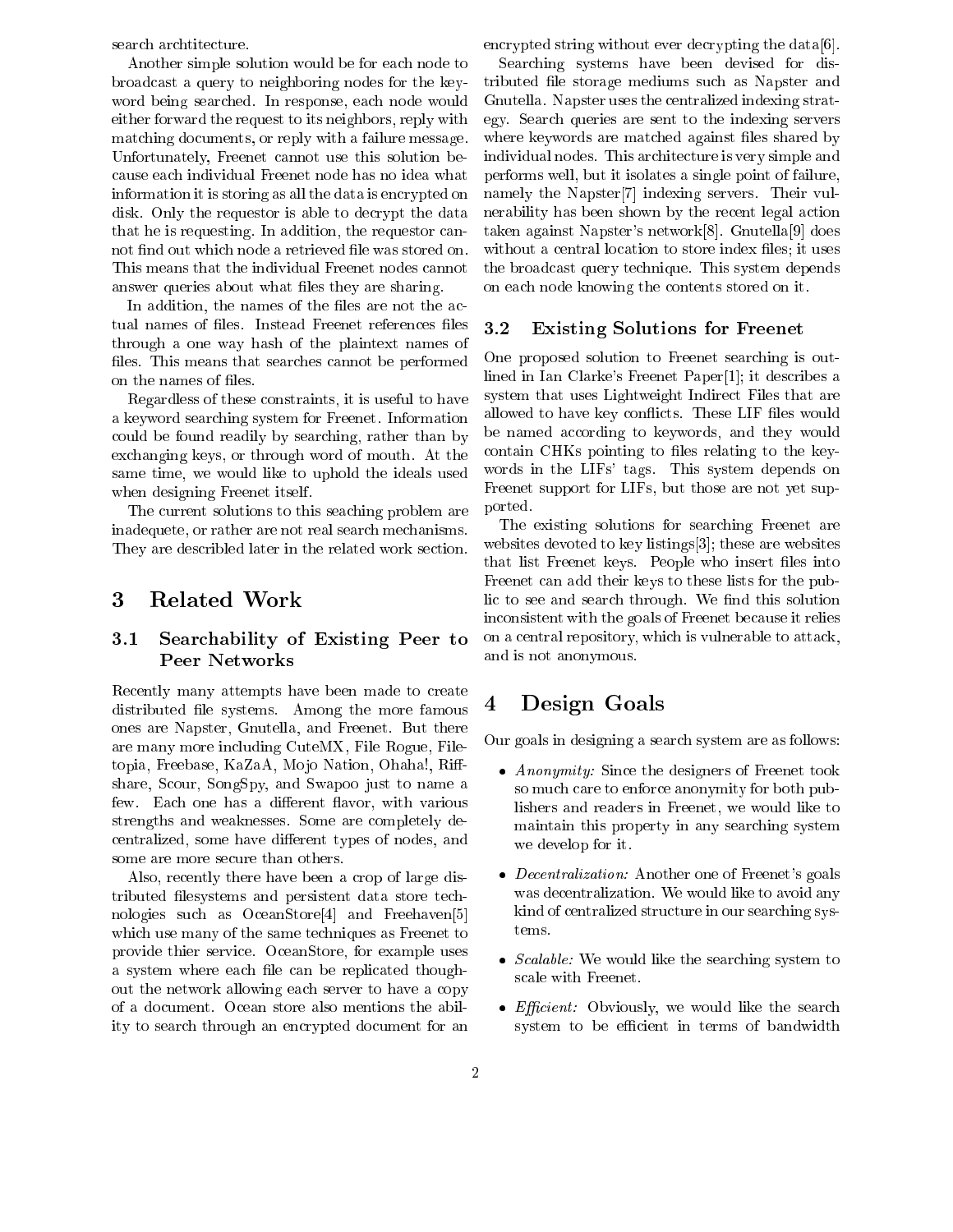used, time required for insert and sear
h operations, and the number of messages passed for ea
h operation.

# 5 Solutions and Design

## 5.1 Name Collision Problem

### 5.1.1 Enumeration Method

The enumeration method is a simple way to simulate the ability to insert multiple files under the same name without making major changes to Freenet. Changes only have to be made to the Freenet Client. The main idea of this approach is to append numbers to the end of a *filename*. To insert a file under a certain *filename*, one would insert the file under a name with the *filename* and a number that has not been used yet for this *filename*. To request a file with this *filename*, one would request the file under a name that contained the *filename* with a number that exists on the file system.

To insert a file one could simply enumerate through all the numbers starting from 0 until one doesn't get a ollision. For example, suppose we wanted to insert a file under the filename *freenet*. We would first try freenet  $\#0$ , then, if there was a collision we would try freenet  $\#1$  and so on until we get a miss. Upon a miss, we insert the file with the name we missed on.

To request a file or multiple files one could get the files either by starting from  $0$  and count up to the number of files desired or by enumerating from 0 until the first miss and then enumerating down from the miss. The first method gets the oldest files and is not as desirable. The second method gets the newest files and is more useful although more ostly. From now on we will assume that we always want the newest files.

There are three major drawbacks to this method. One drawback is that to insert a file and to request the newest file, one would need to find the highest numbered name for that files. This makes getting a file very slow. This is essentially a linear search that takes  $O(n)$  time where n is the highest number for that file. Another major problem is that if files are purged from the system or if one of the lower sequenced files becomes unavailible, one will not be able to correctly search for the highest numbered file. He end his sear
h after querying for the unavailible file.

Binary Sear
h Optimization In an attempt to speed up search, one could do an exponential search



Figure 1: Comparison of Sequential and Binary Probing through 50 existing files

followed by a binary search. We first try numbers exponentially (i.e.  $0, 1, 2, 4, 8, 16, \ldots$ ) until we get a miss. Then, supposing we miss on  $k$ , we then do a binary search from  $\frac{1}{2}$  to k to find the highest number. A miss would denote that the highest number should be lower than the urrent number being tested, and a hit would denote the opposite.

### 5.1.2 LIF Method

Lightweight Indirect Files are another way to solve the name ollision problem. This method is mu
h more ompli
ated and requires ma jor hanges to the underlying ar
hite
ture for Freenet. Both the Server and the Client need to be modified. However, with this new power we are able to eliminate the inefficiencies of the enumeration method. Namely, we can simply change the system so that we can insert multiple files under the same name.

To insert a file, one would not check for any collisions. A server upon re
eiving this request would store multiple files that are referred to by the same filename and possibly pass on this request so that the file may be duplicated.

To request a file, one would send a request to a sever with a filename and the number of desired files. Server A upon re
eiving this request would get all the files that correspond to this filename up to the number requested. If the request can be satisfied, server A sends the files back to the node that made the request. If server A is unable to satisfy this request, it forwards the request along with a list of CHK's for the files that it has found so far. The next server  $B$  would try to fulfill this request while making sure that there are no duplicates. If the request can be satsfied, server  $B$  sends the files that it has found (without duplicates) to server  $A$ . If the request can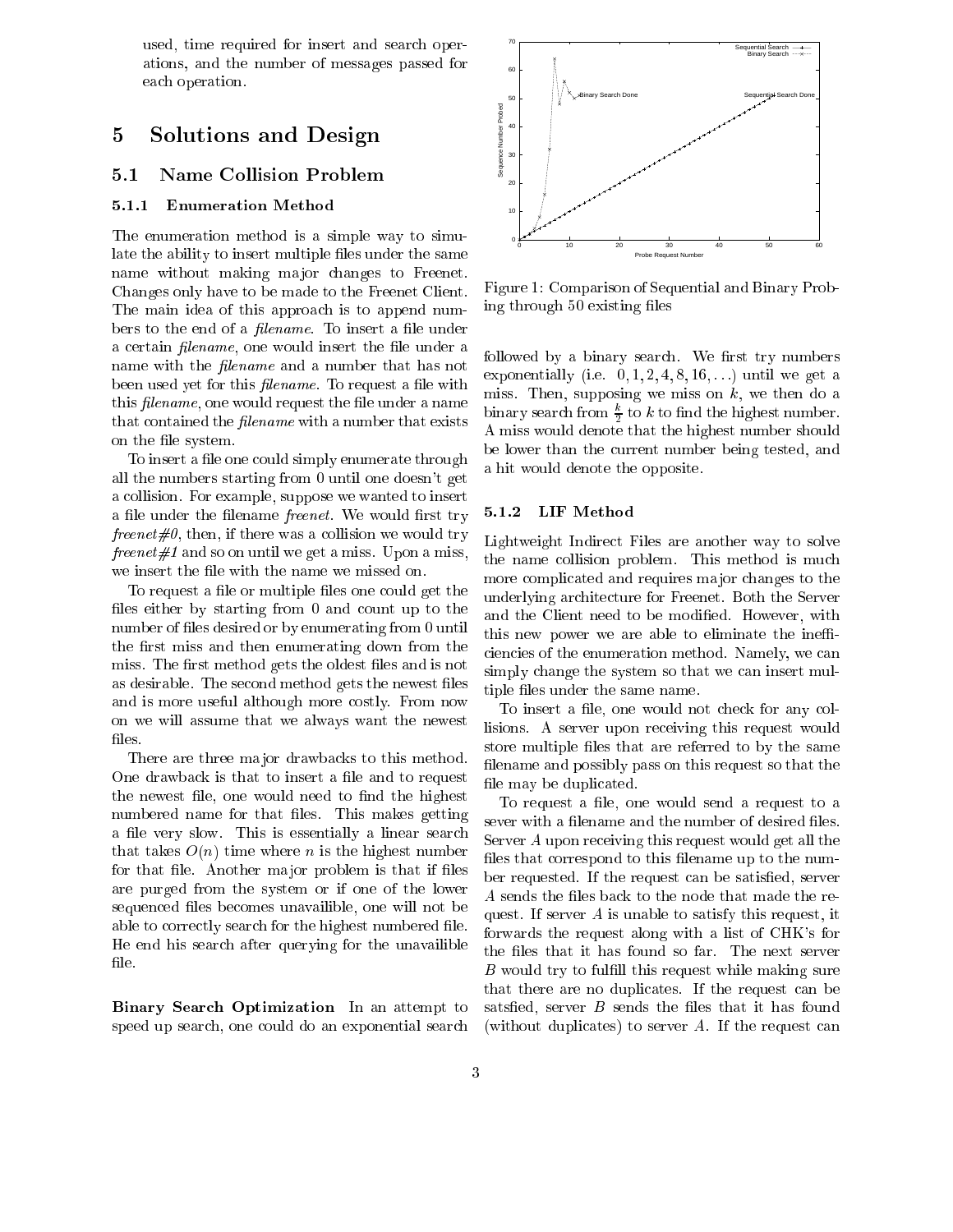

Figure 2: Indire
t File Stru
ture

not be satsfied, then server  $B$  also forwards the request with the list of CHK's for files that represents the combination of unique files that both server  $A$  and B collectively have. This goes one until the request is satsfied or when hops to live is zero. Eventually all the files found should return to the node that requested these files.

The main advantage of LIFs is that one does not need to search for the highest numbered file, thus inserts and requests can happen immediately without any kind of sear
h. Of ourse one may have to go to many nodes to get multiple files, but this too will be mu
h faster sin
e one an essentially request multiple files at once instead of iterating through the numbers. An added bonus of this is that the time to omplete a certain search is not adversely affected by the number of files on the system. The performance may actually improve if there are more files on the system since they are now easier to find. In the Enumeration case, the more files are on the sysetem, the longer it takes to search for the highest numbered file. One side effect of this though is that only the closest files are returned and not the newest keys.

### 5.2 Sear
h Problem

#### 5.2.1 Multiple Indire
t Files

One way to implement sear
h on Freenet is to insert indirect files under the keywords that one wants to be associated with the data file. This requires a user to supply a list of keywords for a file to be inserted under upon a file insert. Then, a series of keyword files will be inserted under those given keywords, ea
h of whi
h point to the file containing the actual data. Then a sear
h would be done by getting for those keyword files for the keywords that one wants to search under, each of which will then point to a file that contains data related to those keywords.

For example, if we wanted *freenet paper* to be inserted under 6.899 and freenet, we would insert two indirect files. One indirect file would have the name

6.899, the other would have the name freenet. Both would contain the name of the data file, a pointer to the data file, and a list of the keywords to be associated with this file. The advantage of putting the other keywords in the indirect file is that to do an AND search one would only have to get files for one keyword, and then do the operation locally. By using these indirect files one would be able to find the Freenet paper only by knowing any of the keywords may be asso
iated with it.

Ofcourse we would want to associate multiple files with the same keyword. That is where we use the ability to insert multiple files under the same name. Suppose that we also wanted to insert the Freenet presentation under the name *freenet\_presentation*. We would then be able to insert more indirect files with the same names of 6.899 and freenet. Thus, when one seaches for files under the keyword *freenet* or  $6.899$ , one would find pointers to two data files.

The main problem with this is that there are too many files to handle and thus the system does not scale very well. There is anothre major problem. Files stay in Freenet as long as they are sear
hed for. And these indirect files are constantly being searched for, while the actual file containing the data may not, and may be eventually purged. This leads to a lot of broken links that may never go away.

### 5.2.2 Summary Method

To improve on having just indirect files, we propose the summary method. The basi idea behind this method is to have all the inserted indire
t keyword files be dated and to summarize them by keyword and date into summary files unless it is today. The reason is that more indirect files can be added for today, so we don't want to create the summary for today until the day is over. The summary will contain *entries* which will be the contents of the indirect files that this summary is summarizing. The summary method attempts provide solutions to three major problems. The first is that it reduces the number of files that need to be retrieved, thus greatly redu
ing the sear
h time. Se
ond, it allows a notion of absolute time, and is espe
ially useful for LIFs whi
h have no ability to differentiate newer files from older ones. Lastly, it allows pointers to purged files or unused files to be eventually purged also.

To insert an indirect file, instead of just inserting on the keyword, one would also atta
h a date to it. For example, instead of freenet we would use freenet 12/09/2000. An indirect file will be inserted whenever someone succesfully inserts a new file or when a file from a previous day has been succesfully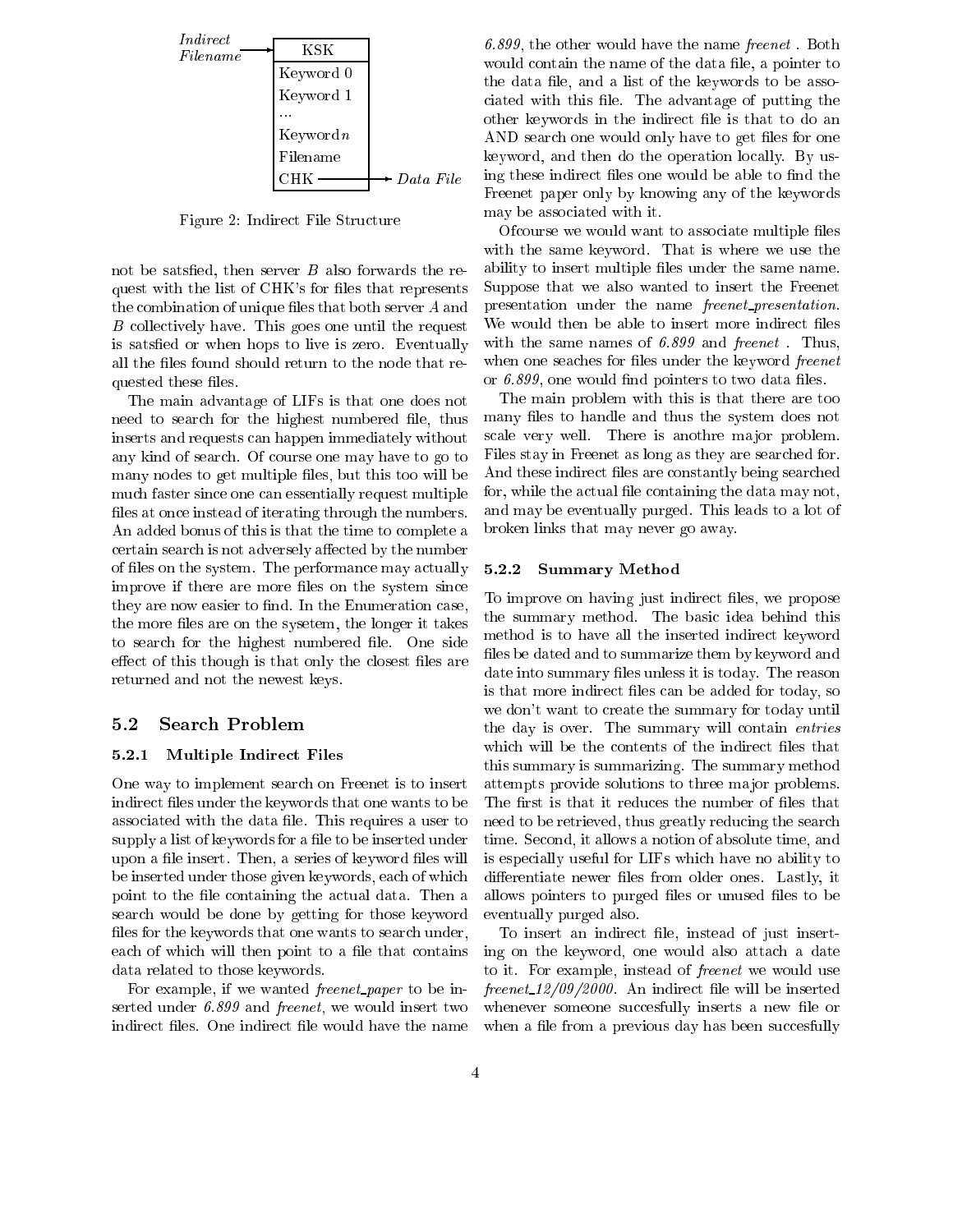

Figure 3: Keyword to Indire
t Files

retrieved. The effect of this is that the indirect files for any day will only contain files that we know to be on the system on that day. This will be a good property if we want to make sure links to old files will be eventually purged.

To retreive a file is more complicated (See figure). The user must request a list of keywords, a date range, and the number of results desired. The keywords are assumed to be for an AND sear
h. The algorithm runs in a loop until all the indirect file data for those keywords and that date range has been obtained, either by getting summary files or by getting the indirect files themselves. It starts from today and goes ba
k in time. For today, it simply gets indire
t files up to the number requested. As long as we have not gotten more results than desired or passed the date range we continue to run this loop. For each date, search for the summary file for that day. If it exists, get it and ontinue onto the next date. If it does not exist, pool all of the indirect files for that day and put it into a summary file and insert it into Freenet.

Despite it's obvious advantages, there are also some drawba
ks. The most threatening is that people an make bogus summaries. Sin
e there is no idea of one source being more trusted than another. Anyone can insert a summary for a keyword and date. One partial solution to this is to allow multiple summaries to be inserted under the same keyword and date. And one simply gets all of them and discard the ones that are garbage if they an tell them apart. If it is garbage they may want to pool all the keywords for that day and insert a orre
t summary. Although, this seems like a major problem, it is not entirely exclusive to the summary files. All indirect files can have wrong entries or garbage in them and that is just a property of Freenet and annot really be solved. Another performan
e issue is that sin
e these summaries may be big, it would be a waste of bandwidth if someone only wanted two entries for a ertain day but was for
ed to get the whole summary file. However, since time for file retrival is small compared to that of searching for a file, the performance improvement of summaries is well worth than the occasionally wasted bandwidth.

**Diff files** Since we reinsert indirect files when they are succesfully retrieved, it is very likely that many of the entries in the summary for one day will be the some as the entries for the next day. One solution to this is to have two type of summary files for each day, *Base* files and *Diff* files. The *Diff* file would contain the entries that are in today's indirect files but not in yesterday's indirect files. The *Base* file would then be the entries that are not in the diff file for that day. Then to get all the entries for a certain date range, only the *Base* file of the first day and the diff files of the other days are needed. If the files used from day to day are mostly the same, then we will be able to save a lot of space. Of course the combined  $Diff$ ould also have dupli
ates. If this be
ome a serious problem, one could make  $Diff$  files that span several days.

## 6 Results

To study the performan
e hara
teristi
s of the above des
ribed sear
hing methods, the base enumeration method with binary searhing optimizations and the summary sear
hing method were implemented. These were both implemented in Java and extend the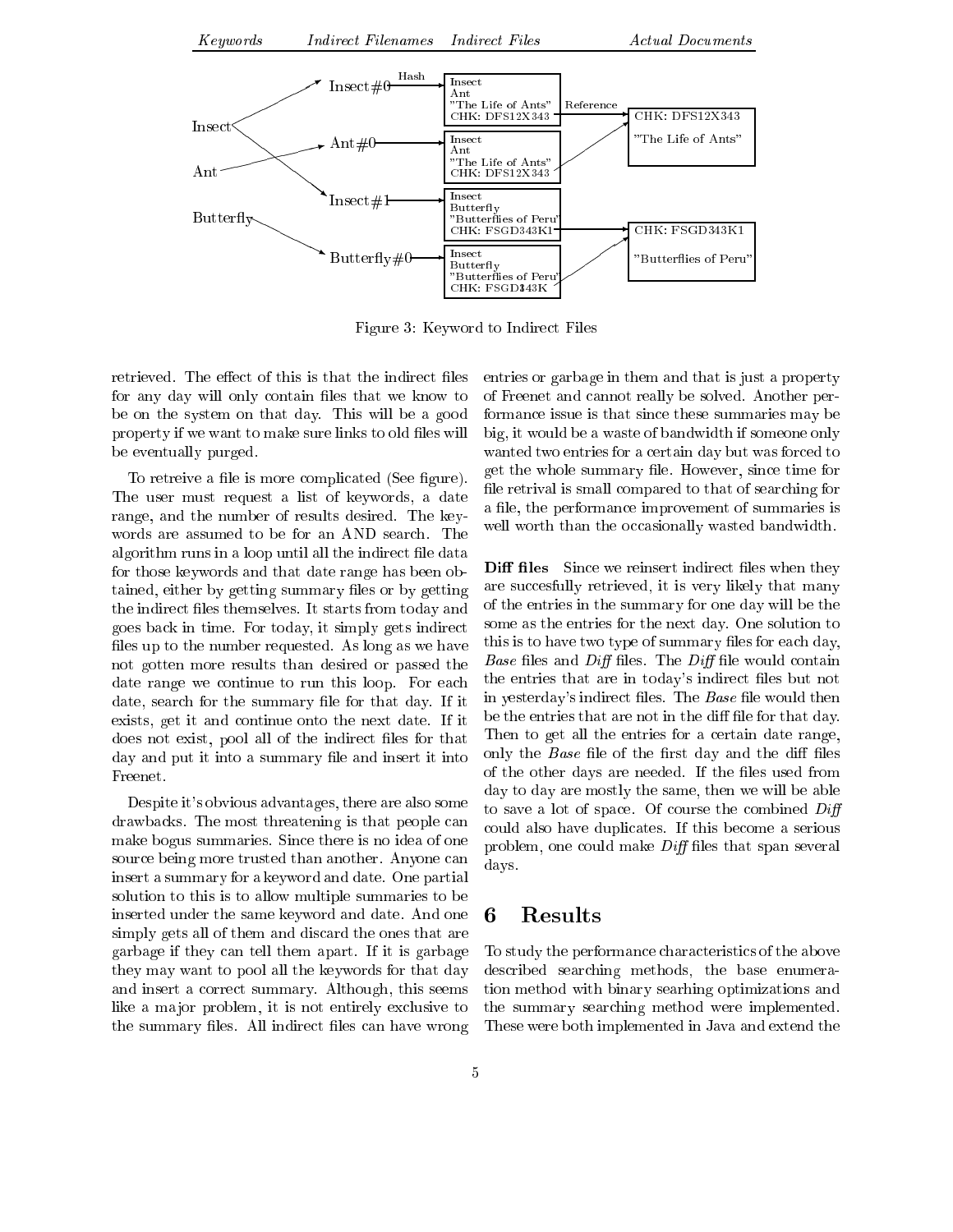

Figure 4: Stru
ture of Summary Files

main Freenet implementation. The LIF method of over
omming the name ollision problem was not implemented due to time constraints and difficulty since it required massive hanges to the Freenet server ar chitecture. It is hoped that the implimented searching system will be integrated into the main Freenet source and become widely used as the prefered searching method of Freenet.

### 6.1 Test Methodology

All of the tests we ran were done with real Freenet implimentations. We hope that be
asue of this, our results are more valid than if we simply used a simmulator. Our testing infrastructure was a combination of instumentation of Freenet servers and Perl s
ripts that automated the tests. The instumentation that was added to the server was the logging to files of number and size of each message passed between servers and servers and lients in the Freenet network. Also the times used for testing are real wall clock times captured by live runs of the tests and thus an have transient in
onsisten
ies due to operating system overhead and Java overhead su
h as Java's built in garbage collection. We feel that these inonsistan
ies are minimal be
asue the ma
hines that these tests were being run on were only being used for the purpose of these tests.

Our tests were run on several dual-processor x86 omputers with a gigabyte of RAM unsing Sun's Java JDK 1.3 for Linux. Because of the use of wall clock time, comparative trials were run on the same computers under the same load. For more information on usage of the designed tools and a pointer to the a
tual ode see Appendix A.

In this paper we only display graphs for time, whi
h

we feel to be the most useful metric because that is what people who are searching really care about. In addition the other metri
s that we logged all followed the same trends as the time graphs do.

#### 6.2 Enumeration and Enumeration with Binary Sear
h Comparison

To prove that the Enumeration method works as a useful sear
hing tool, we ran simulations of sear
hes on our Freenet test network. We were able to use the Enumeration method to reliably insert multiple files with the same keywords into the testbed and retrieve the results of querys for keywords.

Next we ompared the basi Enumeration method to the Enumeration method with the binary sear
h optimization. To do this, for ea
h run, we used 50 virgin Freenet servers with randomly generated onne
tions between the nodes. All of the servers and the test lients were running on the same omputer with the different runs not being run at the same time so that they all would have a ontrol environment. The 50 servers were initially onne
ted together with 40 random onne
tions per node to approximate a well onne
ted Freenet topology.

We varied the number of total indirect files matching a parti
ular keyword in Freenet and logged the time that it took to do a request for one file matching a parti
ular keyword. We did not a
tually retrive the file that a particular keyword pointed to but rather just the indirect file. This was done for three different modes. The Sequential mode, Binary Sear
h Optimization mode, and the Baseline whi
h is simply an ora
le that knows what the highest numbered file to retrieve is and is just shown to profile the time that it takes to request an indirect file.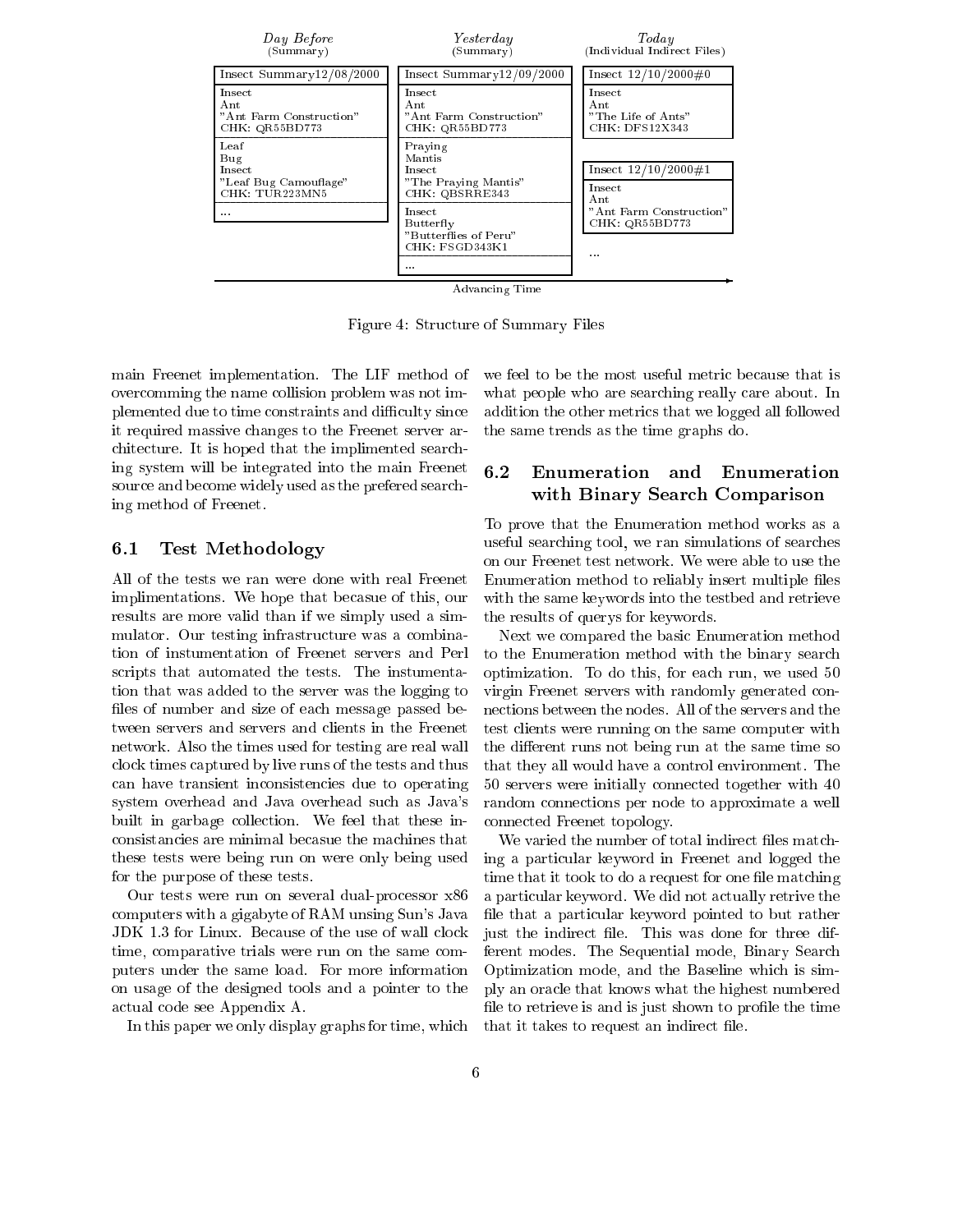

Figure 5: Number of Files with Same Keyword Comparison

As an be seen from Figure 5 our intuiton was orrect. The time it takes to search for the Sequential Enumeration grows linerarly with the number of matching indirect files in Freenet. Also the Binary Search Optimization significantly reduces the required time to do a sea
h and grows roughly as the  $log_2$  of the number of matching indirect files in Freenet. Lastly the Baseline plot shows that the average time it takes to request an indirect file with no need to find the highest file number is approximately two seconds.

## 6.3 Enumeration and Summary Sear
h Comparison

To ompare the Enumeration methods versus the Summary Search we tested them with a fixed number, 200, of matching indirect files in Freenet. Also we distributed the files uniformly across four days all of whi
h were not "today" so that the Summary method would always summarize a day on the first request to the server. The tests used 20 servers with 15 initial random onne
tions between servers. We would liked to have run more tests with a larger number of servers, but unfortunately, due to the large amount of memory that this test required, we were limited.

We did separate ontrolled requests against these servers for the Sequence seaching, the Binary Search and the Summary Sear
h, varying the number of les requested from 1 to 200. Note that this is in contrast to our earlier results where we were always requesting only one file, but instead varied the number of files for a single keyword in Freenet. For the Summary trial, the algorithm works in su
h a way that it gathers the newest do
uments for a given keyword and date range. Thus as more files are requested, the algorithm starts to ask for older lesk and has to build



Figure 6: Number of Keyword Results Requested Comparison

summaries when the summary for that day has not been made yet. In this test the number of files for a given keyword was stati at 200 a
ross all trials.

The results from this test show some interesting results as an be seen in Figure 6. As expe
ted the Binary Sear
h beats the Sequen
e sear
h due to less requests requests to find the top value of the inserted keyword. But surprisingly we still see that the Sequen
e and Binary Sear
h now grow linearly with the number of files being retrieved. The reason for this is that even though there is a constant time across trials to find the highest numbered keyword, the searches still have to retrieve the number of requested files. This grows linearly with time.

The Summary method gives quite an improvment over the Enumeration based methods because once one person does the work of generating the summary file for a given day, subsequent requests are able to use that summary eliminating the need to get many files. As can be seen in Figure 6, the four peaks in for the Summary runs orrespond to the four times, on
e for ea
h day, that the user had to request all of the files for that day. Since the number of files to retrieve has a much larger impact on time than the size of the file, one can see that the summary method has superior performan
e.

??

#### **Future Work**  $\overline{7}$

In the future we hope to continue with this project and work with the main developers of Freenet to integrate our ideas and ode into the main Freenet sour
e tree.

While we have not had time to impliment LIFs for this paper, we believe that it would be a worth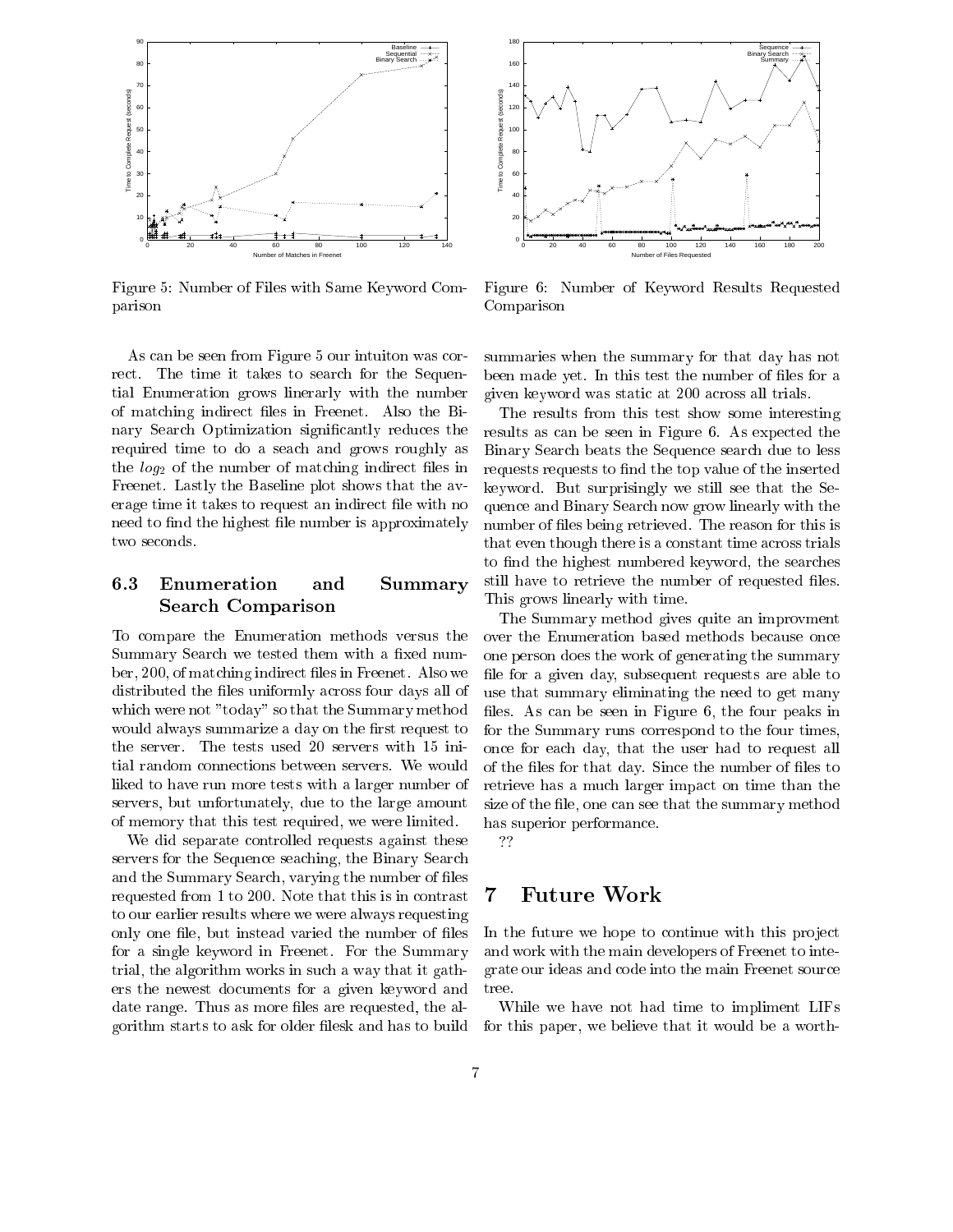wile project to undertake as it would result in another hoi
e in solving the name ollision problem in Freenet. Also the performan
e gain by using LIFs would help in the adoption of Freenet as a useful information publishing system.

Other ideas that we didn't extensively explore but had merit were the caching of intersection searches and use of a entrally administered indexing system. The idea behind caching of intersection searches is that when one person does a search such as a search for foo AND bar, they insert some type of index into Freenet su
h that people in the future who want to sear
h for the interse
tion of keywords just sear
h for thier summary file so that subsequent searches don't have to do multiple sear
hes with merging. This summary file would be inserted under some convention such as being indexed by the first keyword in lexiographi order. A entrally administered sear
hing system is another way to speed up sear
hing. The idea is to use some type of summarized system, su
h as the one des
ribed in this paper, or a rawler of Freenet webpages and have a trusted entrally administered entity like Yahoo every night rebuild a large index of keywords in Freenet. Unfortunately this has all of the problems with urrent indexing systems such as accountability but it may prevail becasue it would significantly reduce searching time.

# 8 Con
lusion

In this paper, we have explored the problem of sear
hing Freenet files by keyword. We analyzed the problem and designed several solutions for it. We went on to implement a number of them, and ompared query performan
e experimentally. In the future, we plan to implement more of our proposed solutions and hara
terize their query performan
e.

#### 9 Acknowledgements

We would like to thank Proffessor Hari Balakrishnan for showing much interest in this project and taking the time to have heated debates on the best way to implement portions of this project. We would also like to thank the MIT Computer Architecture Group for lending thier spare computer cycles on really fast computers such that we could quickly generate meaningful results for this project. Lastly we would like to acknowledge the Freenet project and all its contributers without which this project would not have existed.

# Referen
es

- [1] I. Clarke, O. Sanberg, B. Wiley, and T. W. Hong, \Freenet: A distributed anonymous information storage and retrieval system," in *Proceedings of* The Workshop on Design Issues in Anonymity and Unobservability, 2000.
- [2] I. Clarke, "A distributed decentralized information storage and retrieval system," Master's thesis, University of Edinburgh, 1999.
- [3] B. Wiley, "Key index server listing," De
ember 2000. http://uts.cc.utexas.edu/ blanu/keyindex.html.
- [4] J. Kubiatowicz, D. Bindel, Y. Chen, S. Czerwinski, P. Eaton, D. Geels, R. Gummadi, S. Rhea, H. Weatherspoon, W. Weimer, C. Wells, and B. Zhao, "Oceanstore: An architecture for global-s
ale persistent storage," in Pro
eedings of ASPLOS-IX, November 2000.
- [5] R. R. Dingledine, "The free haven project: Design and deployment of an anonymous se
ure data haven," Master's thesis, Massa
husetts Institute of Te
hnology, 2000.
- $[6]$  D. X. Song, D. Wagner, and A. Perrig, "Practi
al te
hniques for sear
hes en
rypted data," in Proceedings of Security and Privacy Symposium, May 2000.
- [7] "Napster," 2000. http://www.napster.com.
- [8] J. Gallivan, "Napster shut down federal judge rules against rouge music site," The New York Post, July 27, 2000.
- [9] "Gnutella," 2000. http://gnutella.wego.com.

# A User Interfa
e and Usage

The source code along with extra documentation for this project can be found at http://
ag.l
s.mit.edu/~wentzlaf/ classes/6.899/public/project/source.

## A.1 Enumeration Method and Binary Optimization

Currently to use these tools, there are simple ommand line interfa
es that are derived from the default request and insertion lients in
luded with Freenet. These all can take the default flags such that you